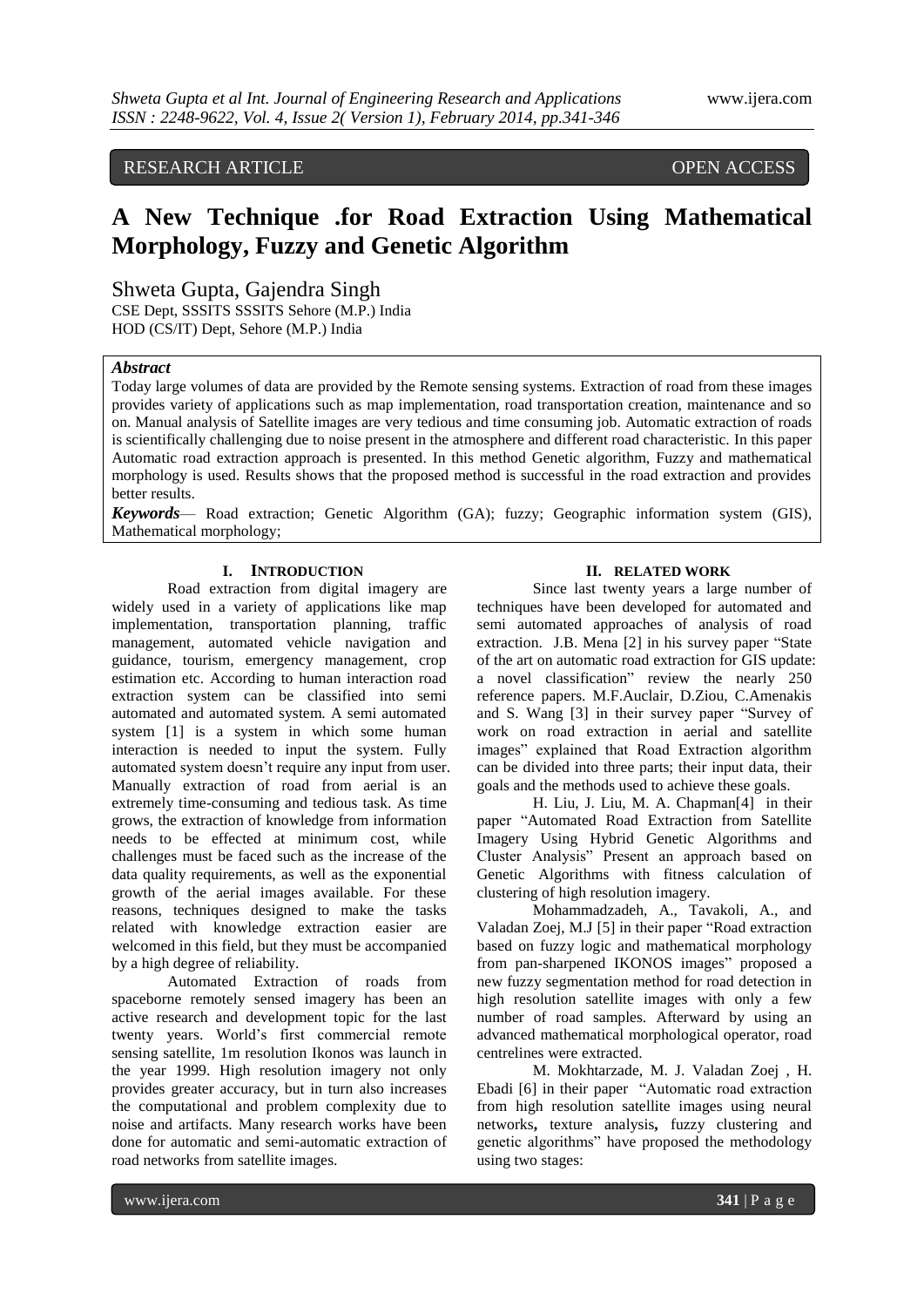a) Road Detection is done by using the neural network and texture parameters.

b) Road Vectorization is done using the road raster map.

In the last step the information is extracted by using fuzzy shell based clustering.

Jalal Amini [7] combine the mathematical modeling and fuzzy to extract the road form high resolution IKONOS image. Feature extraction is done by four membership function: Mean, Standard deviation, Skewness, and Kurtosis. Roads are identified base on converted features to specific fuzzy sets in fuzzy modeling step. The skeleton of identified roads is extracted by mathematical morphology in last step. On the other hand, in [8] Jeon et.al considers SAR images as curvilinear structures. Perceptual Grouping factors combined with Genetic algorithm are applied to find road from these curve segments.

## **III. PROPOSED METHODOLOGY**

The proposed algorithm uses an automatic approach for road detection. Figure 1 shows the block diagram of algorithm. The details of steps are presented in this section.



Figure 1: Proposed Algorithm Step

**A. Data**

IKONOS images are used in this study to extract roads automatically. The image provide panchromatic and multispectral (Blue, Green, Red,) bands which has 1m and 4m resolution respectively. Sample image used in this study is shown in Figure 2.





Figure 2: Sample Input image

## **B. Algorithm**

The techniques used in this algorithm are Fuzzy, genetic algorithm and mathematical morphology operation. The approach is described in this section. R G B colour values of image are used to create fuzzy system.

#### 1. Fuzzy System:

Mamdani fuzzy inference system is created by using three inputs and one output. The three inputs consist of RGB values of a images and the output is road. All the three colours are normally present in the Road area. Figure 3 shows the fuzzy system.



Figure 3: Proposed Fuzzy System

We define two fuzzy membership function trapezoidal and triangular and three linguistic variables: low, medium and high. Fuzzy membership function provides the characterization of fuzzy sets by establishing a connection between linguistic variable. The trapezoidal function represents the road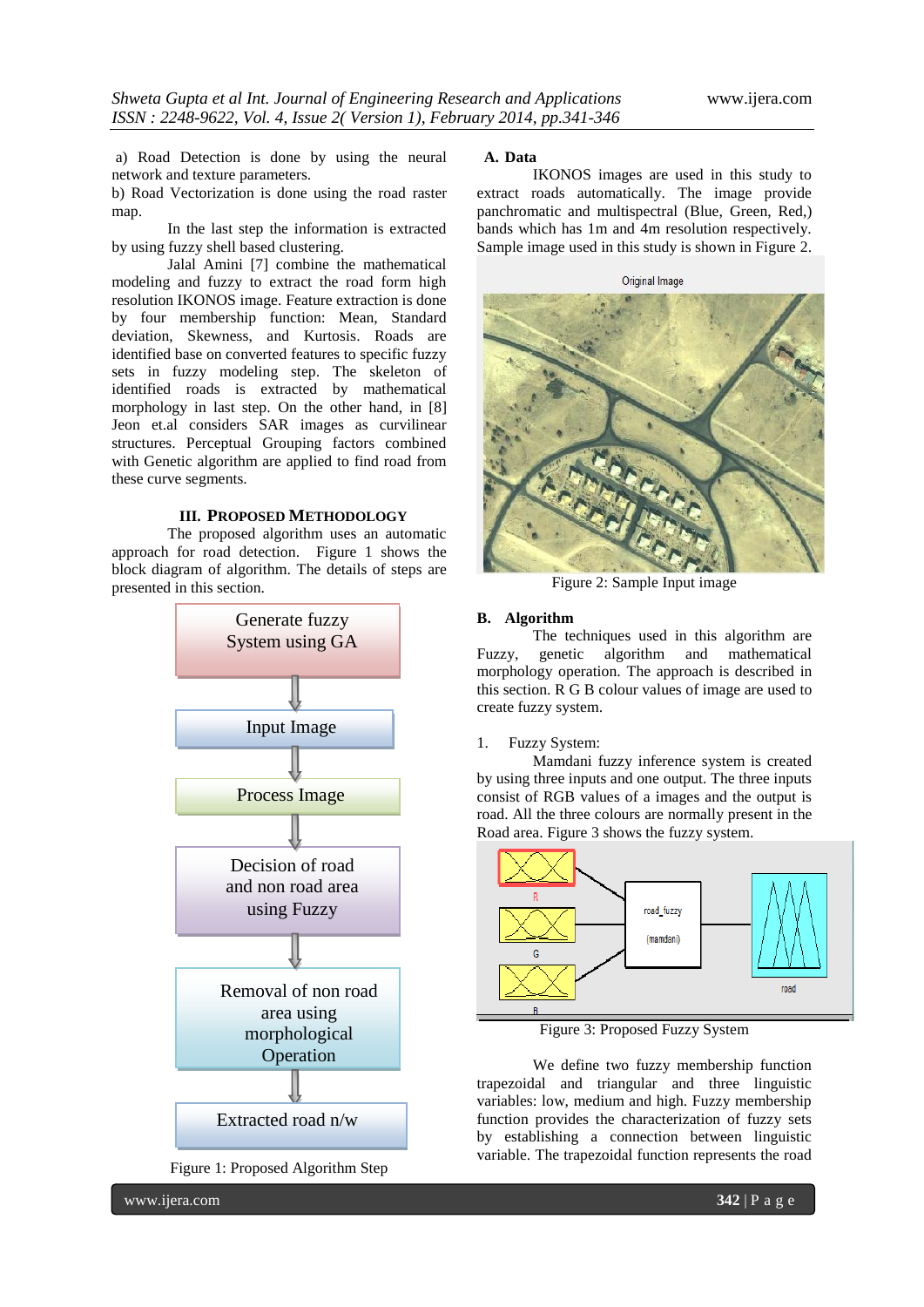area of an image and triangular membership function represents non road area. This decision is taken by using all the three linguistic variables low, medium and high. Medium variable define the road area. Figure 4 shows the membership function plot used in the system .



Figure 4: Membership function plot

Fuzzy Rule base is prepared using the three input variable and one output variable. There will be 27 rule for this syetm.

The figure 5 shows the some rule of fuzzy



Figure 5: Fuzzy Rule Generation

2. Optimization of fuzzy system using genetic algorithm:

To improve the performance of genetic algorithm Fuzzy control techniques can be applied. For a very large application domain fuzzy and genetic crossbreeding is used. The initial random population is created using if-then rule of fuzzy logic system. The fitness function is calculated for each population. The new population will created by performing crossover and mutation. The algorithm will be terminated when the termination condition number of generation exceeds. The generated best population will be the solution of problem.

Let an n-input, single output fuzzy controller be given by the following set of linguistic rules:

IF ( $X_1 = A_1$ ) and ......and ( $X_n = A_n$ ) THEN  $(Y=B)$ 

For all  $i \in \{1, \ldots, n\}$ , let Ai assume a linguistic value in the range  $\{a_{i,1}, a_{i,2}, \dots, a_{i,n(i)}\}$  and let B assume a linguistic value in the range

 $\{b_1, b_2, \ldots, b_m\}$ . This method is used to find a validation of all possible rules that can be created. To validate all the rules within a reasonable time period only a selected number of rules will be created at random, and these will be considered as a population of genetic algorithm. Hence, a chromosome is represented by:



Where  $\forall i \in \{1, \ldots, n\} : j \in \{1, \ldots, n(i)\}\$ and

k∈{1,……m}. A chromosome exists by taking all the possible linguistic input values together with a single linguistic output value; hence chromosome length will be n+1.

Given a population of N randomly determined chromosome, it is sufficient to define a crossover and mutation operator in order to be able to apply the techniques. A crossover at crossover point q∈  $\{1, \ldots, n+1\}$  will be defined as follows: for all  $K_1, K_2 \in \{1, \ldots, N\},\$ 



In particular, Mutation is performed when  $q = n$ , the rule antecedents will be matched with another consequences.



*<sup>K</sup> C* : After Mutation

With  $\hat{j}_q$ a random linguistic value in  $\{1, \ldots, n(q)\}$ to replace  $j_q$ . The rule base should be optimized by

www.ijera.com **343** | P a g e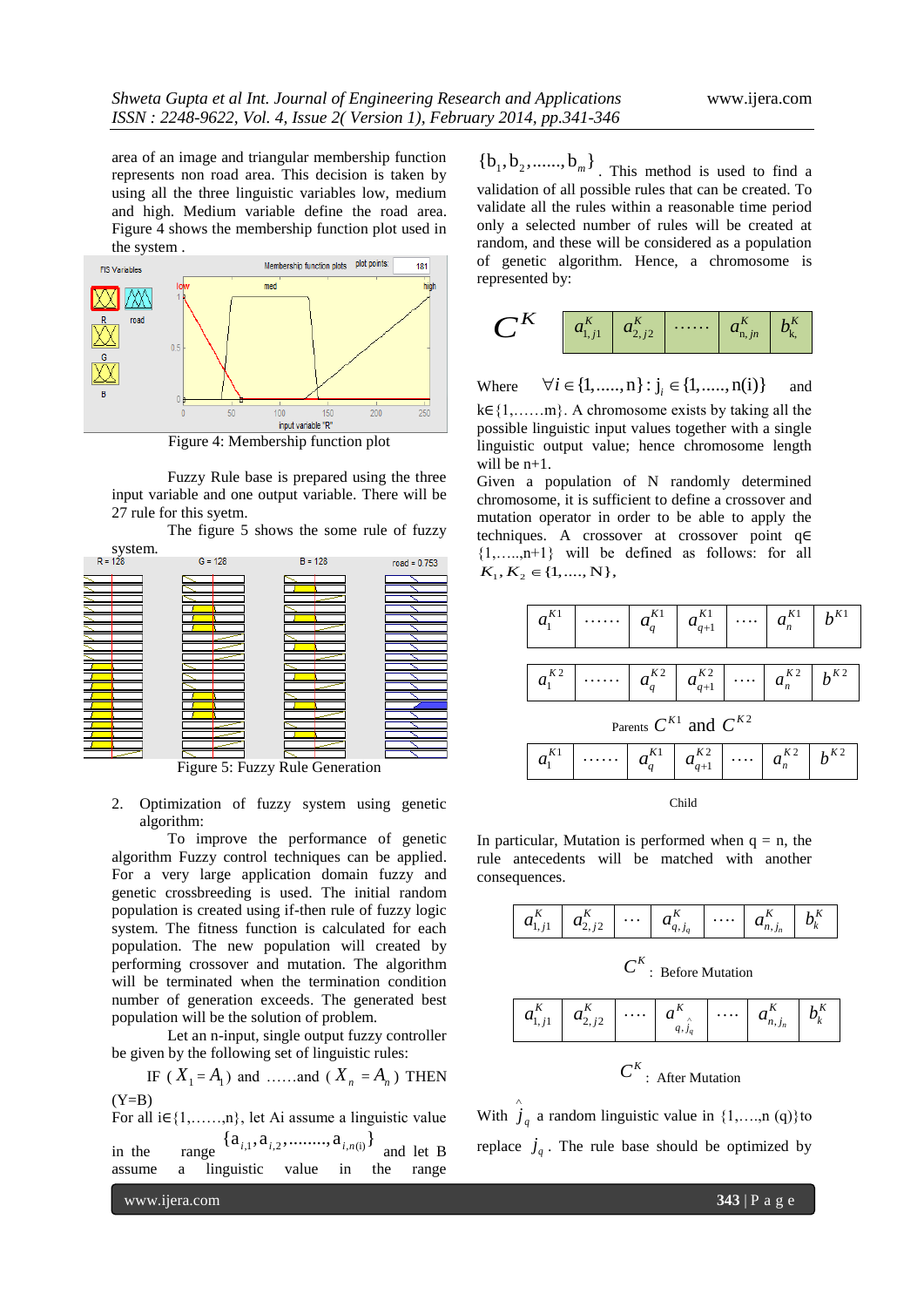this nonlinear technique, after a number of runs. This is especially where a number of possible rules become large.

## 3. Process image

After optimization of fuzzy rules using Genetic algorithm the input image is processed. In this step we extract the feature of image i.e. RGB values of image.

#### 4. Decision of road and non road area

In this step the processed image is then used to find out road and non road area by using optimized fuzzy rule created in the second step of the algorithm.

Fuzzy-GA approach extracts the road from the image as shown in figure 6, but also extracts the noise like shadow of tree, building etc. This noise will remove by applying morphological operation



Figure 6: Image after applying Fuzzy-GA

## 5. Mathematical Morphology

Binary images may contain numerous imperfections. In particular, the binary regions produced by simple thresholding are distorted by noise and texture. Morphological image processing pursues the goals of removing these imperfections by accounting for the form and structure of the image. These techniques can be extended to grayscale images [9]. In the proposed system the morphological operation dilation followed by erosion and branch point is performed.

Morphological operation takes two inputs one is binary image and second is structuring element. Comparing the structuring element the neighbourhood of each pixel determines the output of the operation. A structuring element S is binary array. The same structuring element is used for all the operations. Dilation can be defined as:

Y=F⊕S And Erosion can be defined as: Y=F⊖S,

Where, S is the structuring element for morphological operation and F is the input image.

 The branch points are a point where two points meet. Junction is also known as branch points. For example:

| 00100 | becomes | 00000 |
|-------|---------|-------|
| 11111 |         | 00100 |
| 00100 |         | 00000 |
| 00100 |         | 00000 |

To manipulate noisy images where a few pixels have incorrect binary values these methods are useful. The above mentioned operations are performed in satellite images and finally a noise free and precise road image is obtained.



Figure 7: Extracted road network.

#### *4.3 Proposed Algorithm:*

Step1: Develop fuzzy System

- a) Set the three inputs R G B and one output ROAD.
- b) Set Linguistic variable low, med, high for input RGB.
- c) Set membership function triangular and trapezoidal.
- d) Create all possible fuzzy rules using variable input, output, low, high, med and membership functions.
- Step 2: Optimize Fuzzy System using Genetic algorithm:
- a) The fitness function is created using fuzzy rule.
- b) Initialize the variable population size p, number of generation g, lower bound LB and upper bound UB.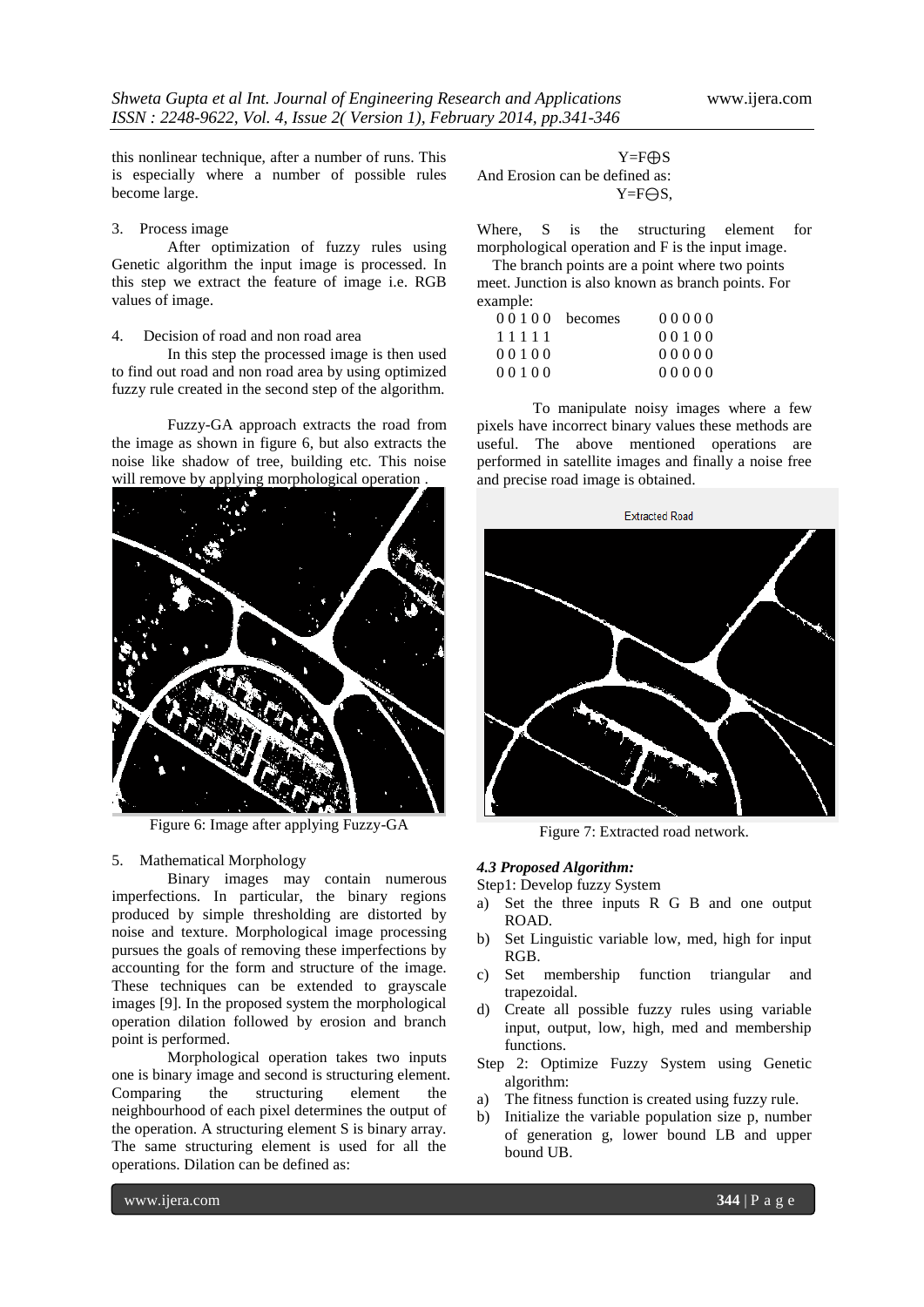- c) Pass the parameter: fitness function, p, g, LB and UB in Genetic algorithm to optimize fuzzy rules.
- d) Apply Roulette wheel selection, Crossover ratio: 0.8 and Mutation ratio: 0.3 to generate the population.
- e) Repeat step (c) and (d) until termination condition g occurs.
- f) Create Fuzzy Structure using optimized Genetic algorithm values to take decision of road and non road area.

Step 3: Read the high resolution Image F.

- Step 4: Processing of image:
- a) Extract Feature of an image i.e. R G B colour information i.e. intensity I of input image.
- b) Store all intensity value in i.e.

$$
R G B \leftarrow F (I)
$$

- c) Apply Fuzzy rules to detect road and non road area.
- d) Define structuring element S.
- e) Apply Morphological operation on input image F using structuring element S, i.e. dilation Y=F⊕S, Erosion Y=F⊖S, and branch point to remove the non road area like shadow and tree structures.

Step 5: Stop the algorithm**.**

#### **IV. EXPERIMENTS AND DISCUSSION**

The proposed system has been implemented and tested in MATLAB version 8.0 under Microsoft Windows 7 operating system. This algorithm is implemented on personal computer, which utilizes 2.10 GHz Intel core i3 processor and 2 GB primary memory.

This approach has been tested 7 different IKONOS satellite images. Reference image are prepared for all images to evaluate the performance. Two quality measures [10] completeness and correctness are used to check the performance of the system.

Completeness:

The completeness is defined as the percentage of the reference network which lie within the buffer around the extracted data. Completeness varies from 0 to 1. The optimum value of completeness is 1.

Completeness = MRP/ RP

where, MRP- No. of reference road pixels matched with extracted road pixels

RP – No. of reference road pixels

#### **Correctness**

The correctness is the percentage of the extracted data which lie within the buffer around the reference network. Correctness varies from 0 to 1. The optimum value of completeness is 1.

Correctness = MRP/ EP EP – No. of extracted road pixels

Table 5.1: Performance measure of proposed system

| $S_{r,no.}$  | Performance measures (in %) |             |
|--------------|-----------------------------|-------------|
|              | Completeness                | Correctness |
| Test Image 1 | 100                         | 100         |
| Test Image 2 | 93.139                      | 90.936      |
| Test Image 3 | 94.682                      | 90.639      |
| Test Image 4 | 97.896                      | 88.749      |
| Test Image 5 | 96.64                       | 87.812      |
| Test Image 6 | 88.082                      | 93.024      |
| Test Image 7 | 90.005                      | 69.403      |

As data and information of the same area was not available we cannot be directly compared the proposed method to other algorithms. This makes a conclusive comparison difficult. To compare the result different reference methods are used.

Table 5.2: Accuracy result of [11]

|       | Completeness | Correctness |
|-------|--------------|-------------|
| Lines | 0.63         | 0.42        |
| TUM-G | 0.47         | 0.78        |
| TUM-S | 0.66         | 0.87        |

Table 5.6: Accuracy result of [9]

| Images | Performance measures (in %) |             |  |
|--------|-----------------------------|-------------|--|
|        | Completeness                | Correctness |  |
|        | 66.62                       | 94.46       |  |
| в      | 66.11                       | 97.42       |  |
| ┌      | 64.56                       | 77.75       |  |
|        | 79.79                       | 77.03       |  |
| F      | 82.55                       | 62.91       |  |

Table 5.3: Accuracy result of [10]

|        | Completeness | Correctness |
|--------|--------------|-------------|
| Site   |              |             |
| Site 2 | -61          |             |

Fig. 8 shows the results of the performance measures Completeness and correctness of the test images. From the Fig. 8, it can be visualized that our proposed system performs well in the given test images